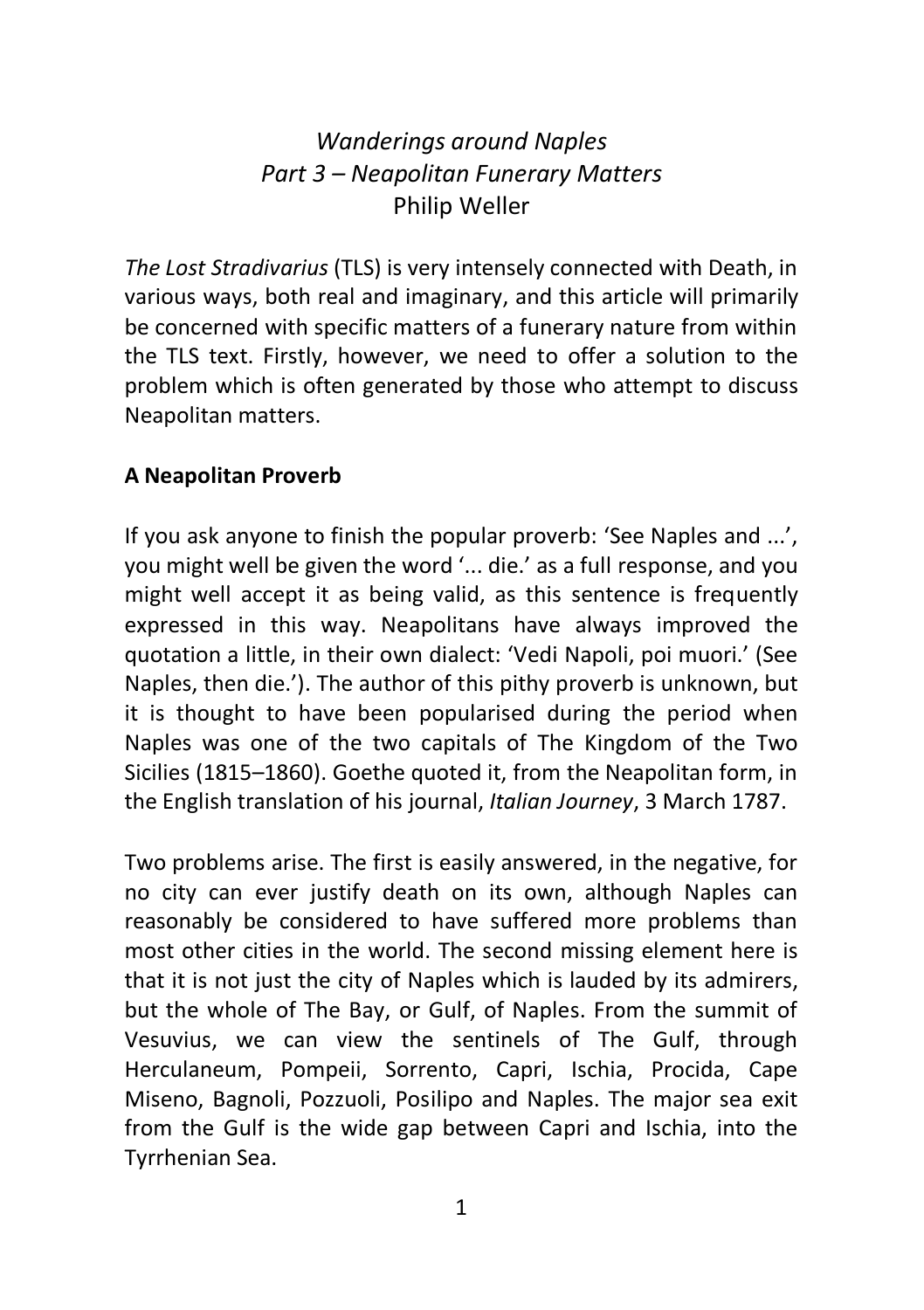### **The Mighty Mount Vesuvio**

We cannot possibly proceed further without discussing the feature which dominates the whole Gulf area: Mount Vesuvius. It has a history all of its own, and it is a long story. Everyone knows at least one fact about Vesuvius: the famous eruption that buried Pompeii and Herculaneum. This occurrence, in 79 CE, ultimately released one hundred thousand times the thermal energy released by the Hiroshima-Nagasaki bombings. Vesuvius has erupted many scores of times, including 6 in the 18th Century and 8 in the 19th. When John and Constance Maltravers arrived in Naples, there would have been many people still alive who had witnessed the 1822 eruption, a mere two decades before. (i)

The most recent explosion was in 1944, and the Volcano is described as still being active. Some optimistic specialists suggest that because there have been no eruptions for 75 years, there will probably never be any more. Some pessimistic specialists point out that the years 1500 - 1631 saw no eruptions! The 'Avellino' Vesuvian eruption, about 3,800 years ago, was some two and a half times as powerful as the 79 CE eruption. It destroyed some Bronze Age settlements and left some footprints baked into the ash. If the same eruption occurred now it would affect more than 3 million people. Plans for evasion have been organised, but it is difficult to accept the possibility of 3 million Neapolitans agreeing to follow complex traffic evacuation directions!

### **The Four Horsemen of the Apocalypse**

What we will do here is attempt to determine whether The Gulf justifies the admiration which it has received from residents and visitors over the centuries and today. There are many ways in which this might be attempted, but to simplify the process we will call upon the assistance of The Four Horsemen of the Apocalypse in recognising events which were not worth dying for. As an avid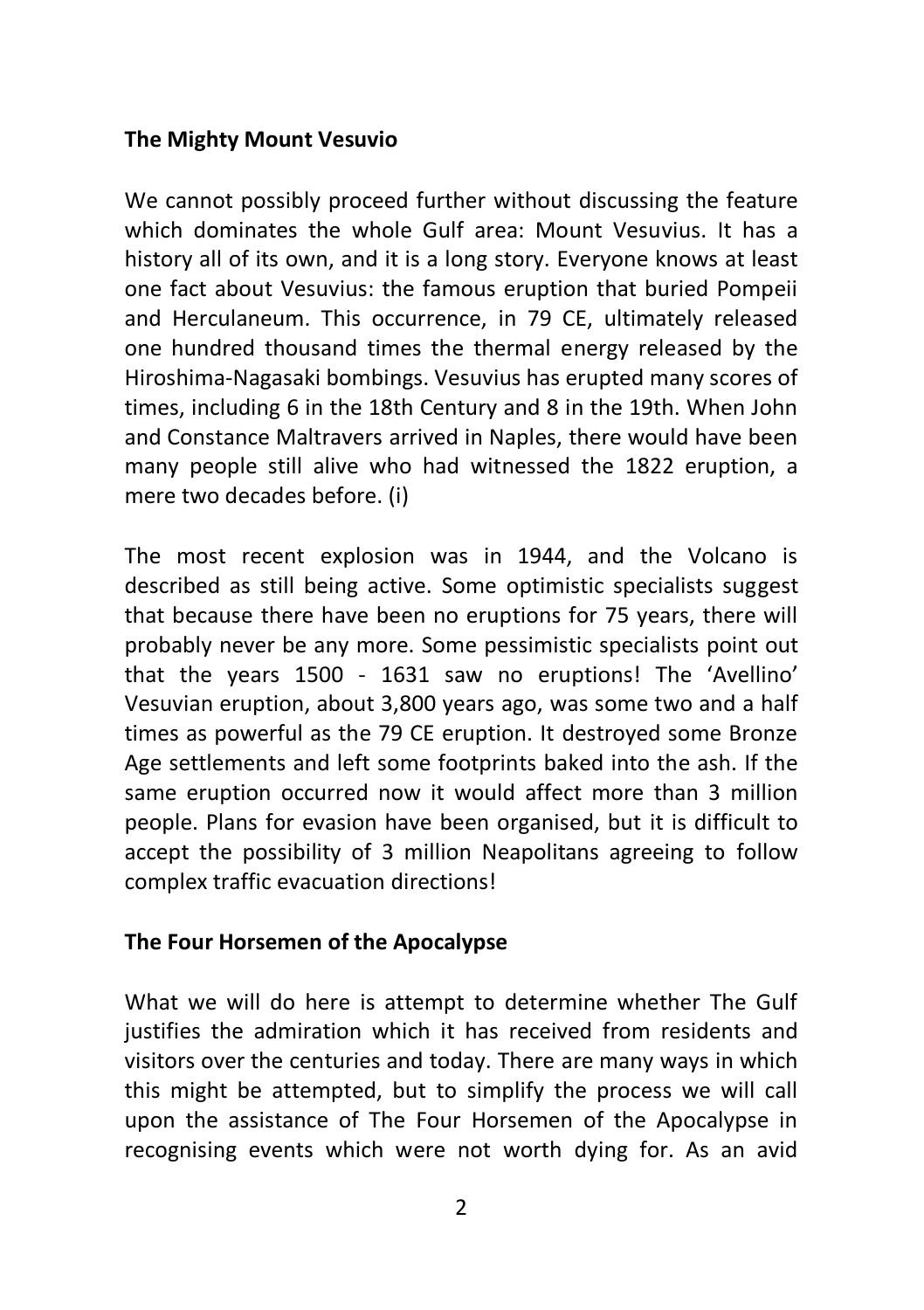collector of Medieval Manuscripts and Missals, Falkner would have seen many illuminations depicting the scenes from The Book of Revelation. (ii)

To represent our first Equestrian, "Pestilence", we have the introduction of The Black Death to mainland Europe through Naples, in 1347. Statistics have gradually improved over recent years, especially with DNA researches, and it has now been suggested that, in the first wave of The Black Death, between 1347 and 1349, between 75% to 80% of the population of the Bay of Naples died from this cruel horror. More died in each returning invasion of the Plague in the Gulf area, and it took more than 250 years for the population of Europe to regain its 1347 levels. Halfway through the 18th Century, outbreaks were still occurring. Certainly, the Temple family thought that this was the fate of their wicked ancestor, Adrian Temple. "He was last heard of in Naples, and it is believed that he succumbed during a violent outbreak of the plague which took place in Italy in the autumn of 1752." (TLS, pp. 65-66). The Gulf area also suffered from four major visitations of another pestilential horror, Cholera, in the 19th Century, with outbreaks of Typhoid adding to the misery.

We switch, now, to the Second Horseman, "War", with a morerecent situation, with the prolonged bombing of Neapolitan civilian targets, including hospitals and civilian air raid shelters, by British and US Air Forces, towards the end of World War II. To give some perspective, the 79 CE eruption of Vesuvius caused the deaths of less than 2,000 people, whilst the later act of war greatly surpassed that with more than 20,000 Italian deaths, even though Italy was one of the Allies for a good part of that time.

We now call upon the Third Horseman, "Famine", with references to the prolonged failure of crops and the loss of animal foods, due to extremely bad weather conditions, in the early 14th Century. It might be claimed that there was a benefit for some members of the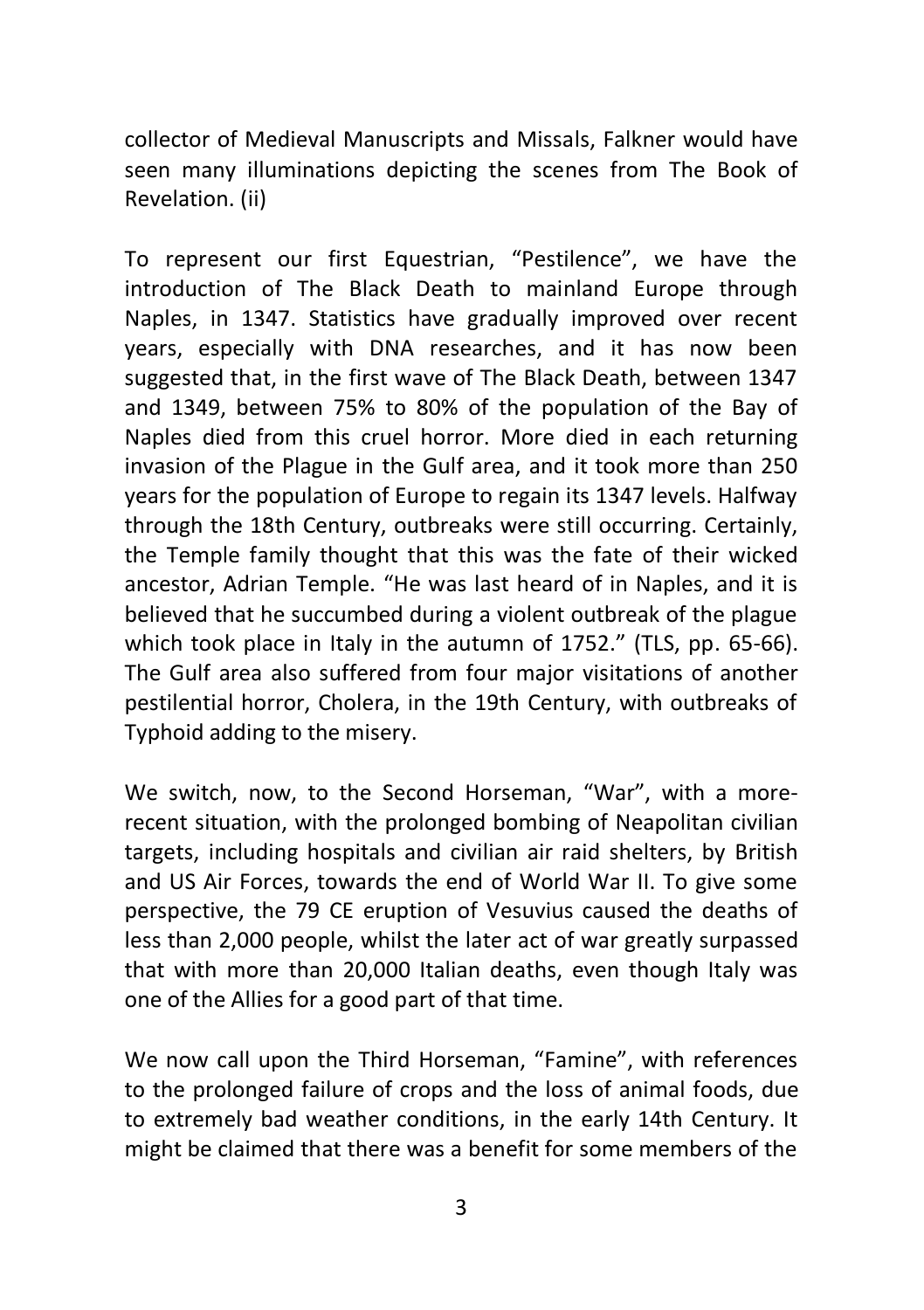populations throughout the world, in that many of the survivors began to be able to demand higher wages for their services, because of the general lack of labourers, but at what a cost for those who were already weakened when the Plague arrived.

Finally, in this section, we turn to the Fourth and final Horseman, "Death", which has already been partially dealt with in all of the above, but our equestrian approach artificially enables us to look more closely at a problem which dominates the whole of the Gulf area: caring for the dead. We will cover this topic at length, as it is extremely relevant to TLS.

### **Skulls and Crossbones**

There are many wonderful palaces and open areas in Naples, but most of the other areas are cramped and multi-storied. You can still see bakers delivering fresh bread, by rope, pulley and basket, to the occupants of multi-storeyed, two-roomed apartments in the heart of the old city! Funerals were expensive, and yet the indigent had a religious conviction that they should be buried in the grounds of their local church. Grave robbers were sometimes paid to dig up bodies and dump them in waste areas to the North of the walls of the city, for someone else to occupy the robbed grave. This sort of solution could not cope with the numbers involved during times of plague, cholera and typhoid, which required drastic measures. Initially, bodies were stored in fields and caves, such as those at Fontanelle in the Sanita district, outside of the Northern city walls.

Fortunately, there was a partial solution, in that with the volcanic base of the Vesuvio area there came a general bedrock of the local, honeycombed rock, called Tufa. Its greatest advantage is that it can easily be cut using saws, and when steam machinery became available it was possible to produce huge storage areas at minimal cost. This is what happened with the Cimitero delle Fontanelle (actually an Ossuary), one of the most incredible institutions in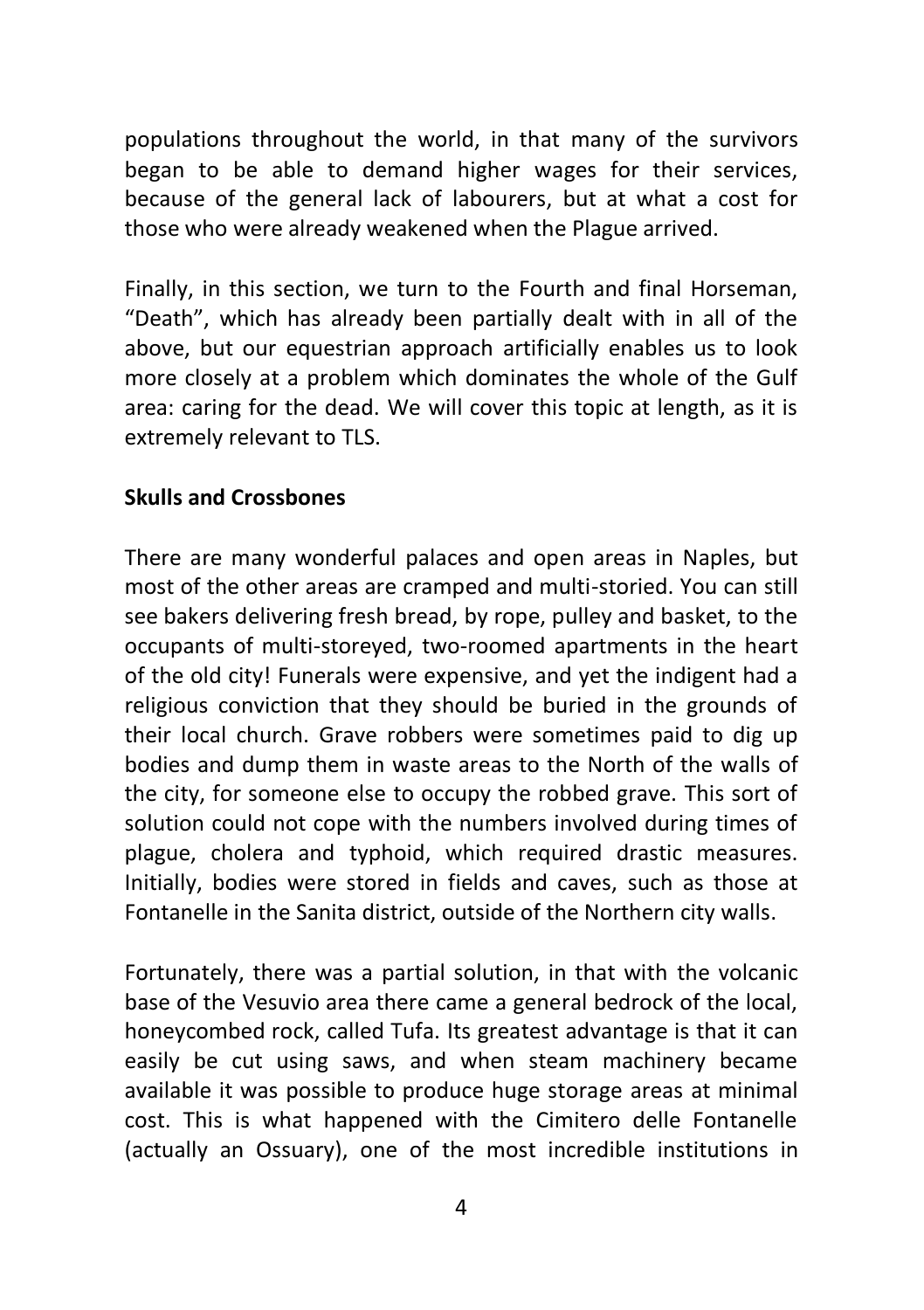Naples. There was a storm in the Northern area which swept tons of skulls and bones into the open areas. It was decided that the Cimitero delle Fontanelle should be extended and improved, with details of the dead when available. There were some 10 million bones! Citizens started visiting these cave areas regularly, and some families 'adopted' skulls and bones, often giving them ornamented wooden storage boxes, and naming the skeletons, with women claiming that they had been given the names of the inhabitants in dreams. Some skeletons were claimed to have foresight, and the most popular were those who could predict winning Lotto ticket numbers! The Catholic Church banned these activities, condemning them as being sacrilegious, but ladies continued to care for their charges, and new residents were sneaked in. It is suggested that, given Falkner's immense interest in exotic and esoteric religious concepts, the remains of Adrian Temple might, secretively, have been deposited in the Cimitero delle Fontanelle! There is, however, a far more likely and practical explanation of the secondary location of Temple's remains.



**Fontanelle Cemetery, Naples (iii)**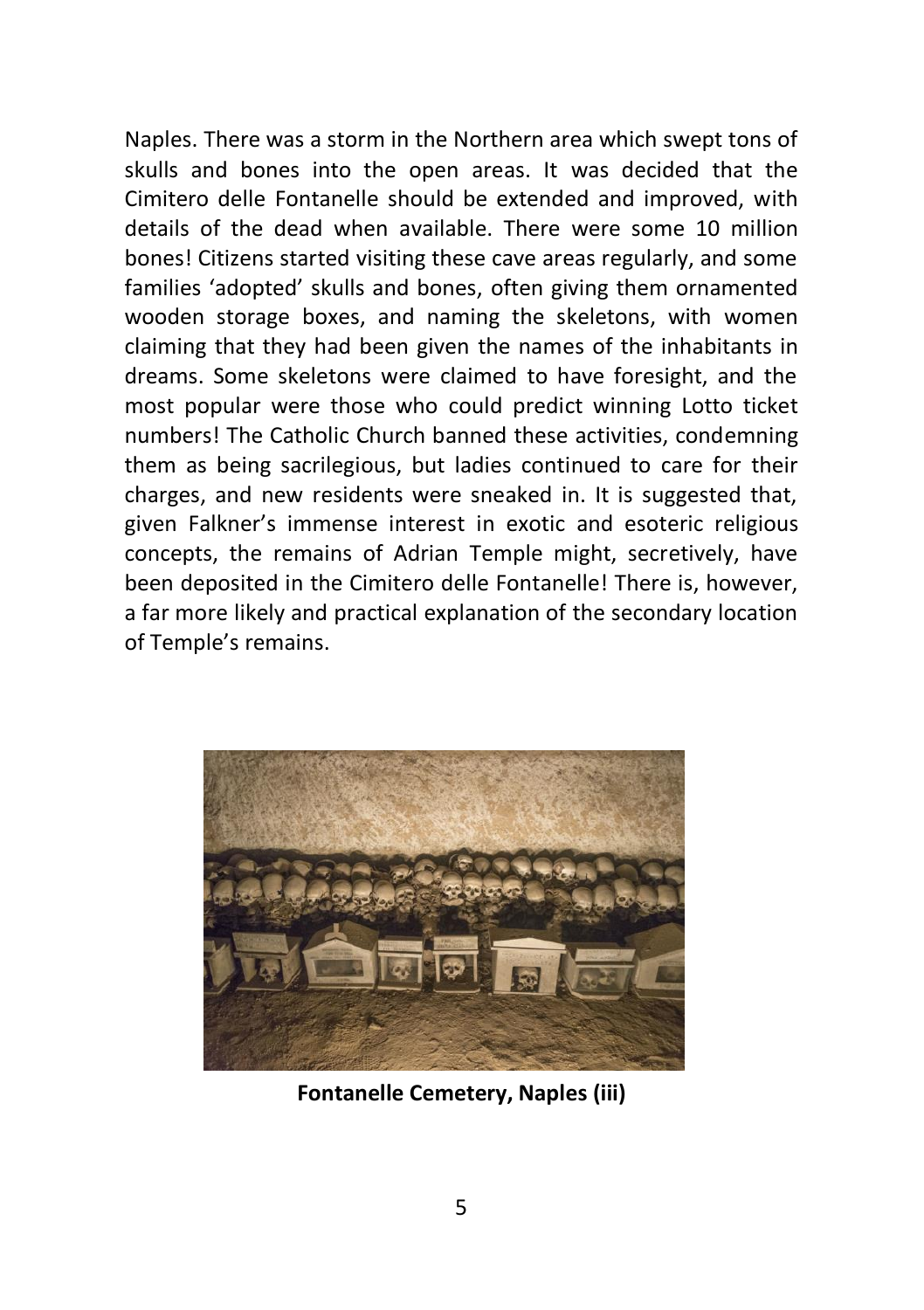### **The 'English Cemetery' in Naples**

Like many of the cities in Italy, Naples had a church and graveyard which catered for the burial of foreigners or non-Catholics, with the cemetery usually being located outside of the city walls. The socalled 'English Cemetery' (more correctly, Il Cimitero acattolico di Santa Maria delle Fede) in Naples accepted burials from all faiths and all nationalities, and it was located outside of the Great North Gate of the city walls, close to the Piazza Garibaldi. It was opened in 1826, with the land being bought by the British Consul, Sir Henry Lushington, with the Cemetery being within the gardens of the nearby Church. The Cemetery was closed for burials in 1893, being full to overflowing by that time, with it having been fed by several waves of Cholera in Naples. By 1950 the Cemetery had long been used as a rubbish dump, and many of the graves had been damaged or stolen. At the end of the 1950s the Cemetery was handed over to the Commune of Naples, and it was cleaned up and converted into a park, with a few of the monuments being retained. The park has, once again, been wrecked, and it has become the haunt of drug dealers, with needles scattered everywhere. There are rumours that agents of the Camorra have encouraged this destruction, as these agents are attempting to have a gambling centre set up in the area.

The records of the occupants of 'The English Cemetery' are scattered or missing. I have, however, found one which has a link with both Falkner and TLS. This is with the burial monument of Agnes Jane Ross Foley, who died on 25th January 1890. She was the first wife of Nelson Foley, owner of the Villa Bechi, and of the adjacent islet of La Gaiola in Posilipo. Falkner would almost certainly have met Nelson Foley, the marine Engineer, through their mutual acquaintance, George Rendel. More pertinently, the Villa Bechi appears in TLS, disguised as the "Villa de Angelis".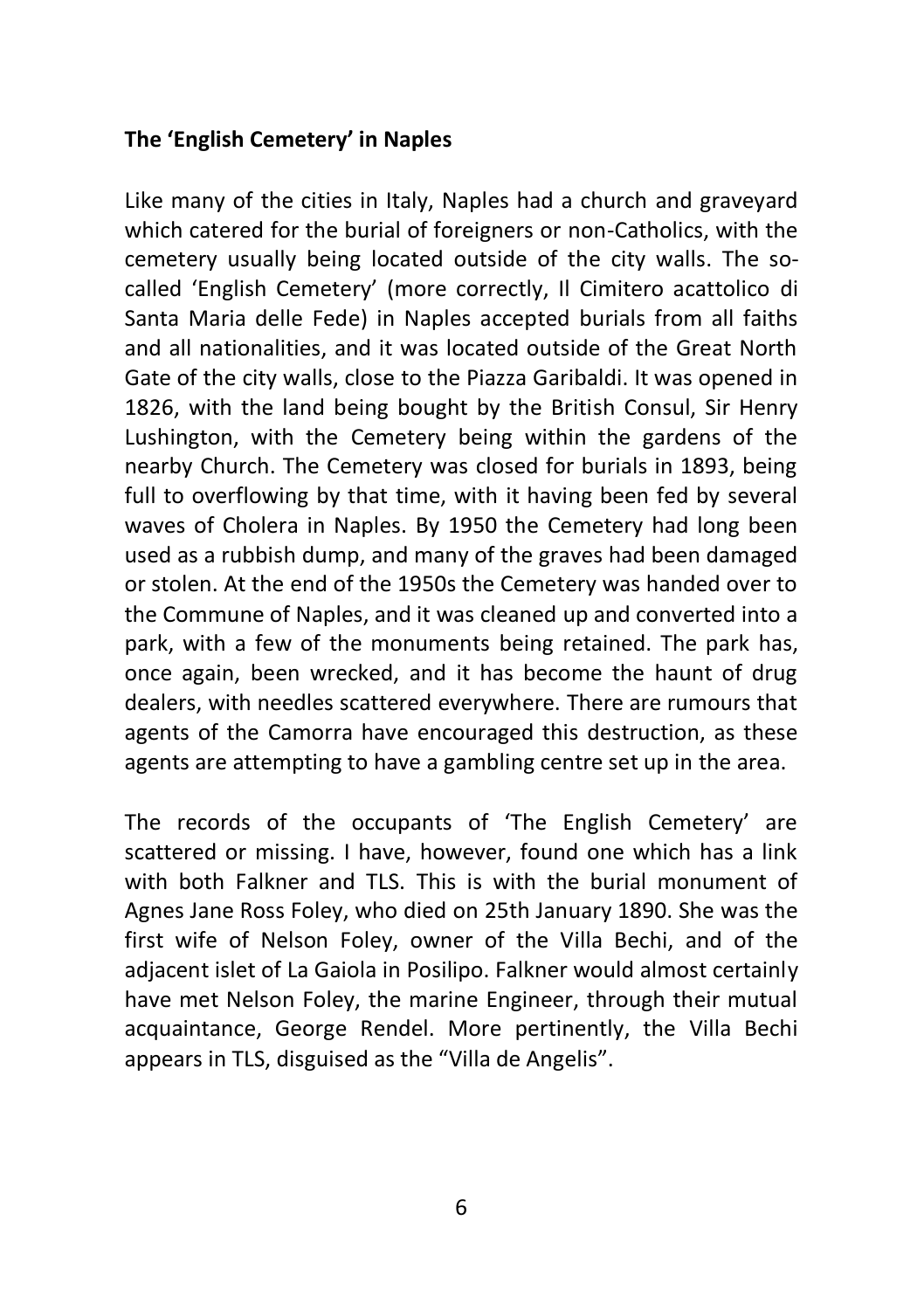

# **Some of the monuments still in the old 'English Cemetery'. (Photo courtesy of Enzo Mazzeo)**

# **The Cemetery of Santa Bibiana**

"…and he told me that he had taken measures before leaving Naples to ensure that the remains of Adrian Temple should be decently interred in the cemetery of Santa Bibiana." (TLS pg 126)

Like my illustrious predecessor, Edward Wilson, (iv) I have been unable to identify a Santa Bibiana Cemetery in the Gulf of Naples, but I offer an alternative which may be relevant to Falkner. We know that he visited Rome on many occasions, and it is suggested here that he may have visited the small but interesting Santa Bibiana church, located close to the Termini Station in Central Rome. This small church (originally 5th Century, largely rebuilt in the 17th Century) is extremely popular, since the current church façade was designed and built by the great Gian Lorenzo Bernini (the 'Shakespeare of the sculpting world'), and there is a wonderful statue of Santa Bibiana, by Bernini, in the church. There are numerous references to a local cemetery, and one very old reference to a wall adjacent to the church, bearing the word 'Cemetery'.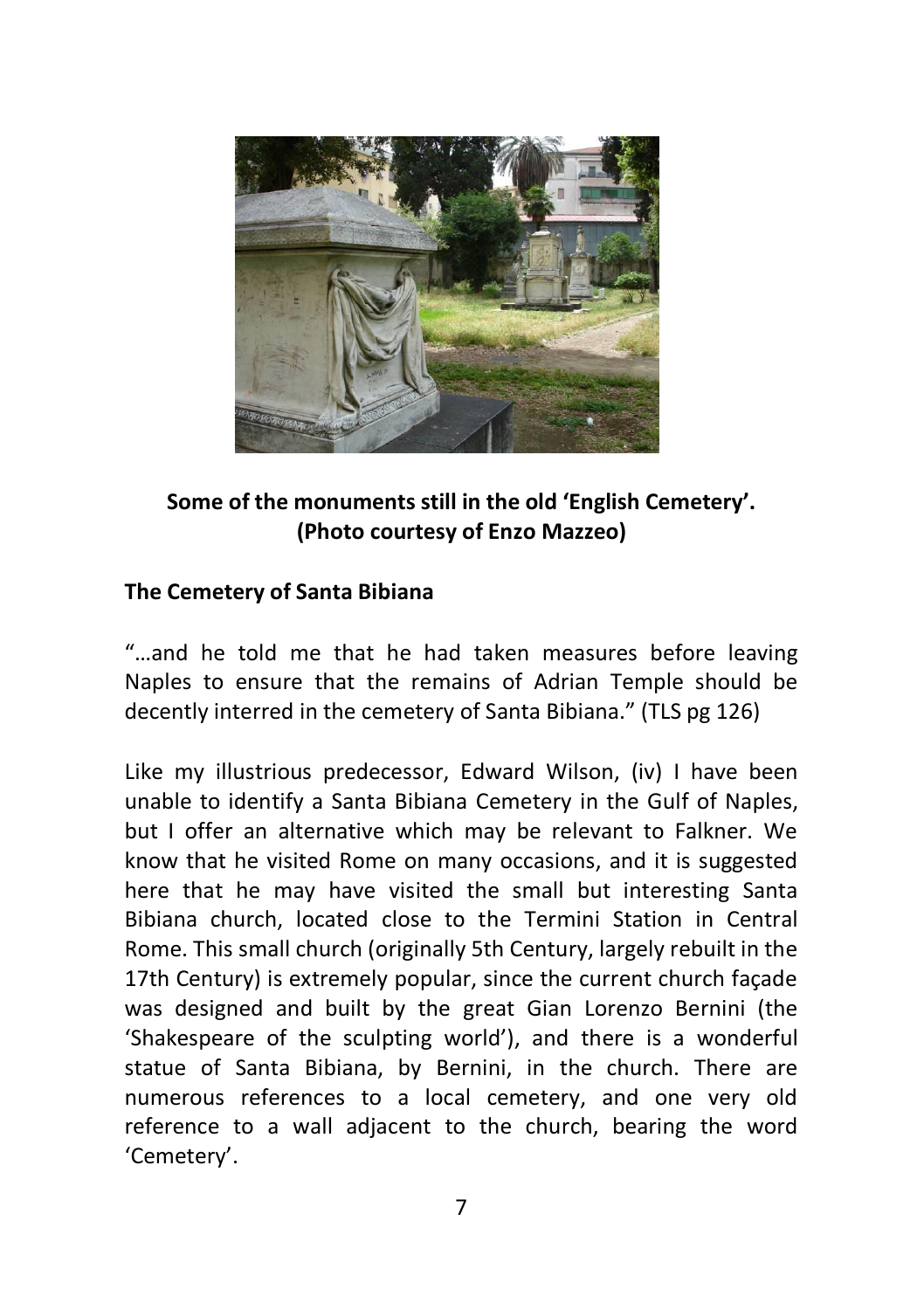

**Santa Bibiana, Rome (v)**

### **The 'Small Graveyard'**

There is one further reference to an Italian cemetery in TLS, made during the final carriage journey back to England. Sophia Maltravers records that John Maltravers made no further comments about what had happened in Italy. During the journey home to England, however, she records: "His only reference occurred one Sunday evening as we were passing a small graveyard near Genoa." (TLS – p. 126). Genoa was on one of the most direct routes from Naples to England, but there is a problem in identifying "... a small graveyard ..." on the approach road to Genoa from the South. There was just such a graveyard in that area, but it did not open until 1851, when it had only four graves, whilst Sophia and John Maltravers passed that way in the 1840s. Perhaps Falkner passed that way performing commercial duties, with Genoa having Italy's most important military and civil shipyards. The originally small cemetery is now known as the Monumental Cemetery, as it has been hugely enlarged, especially after it became a military cemetery for many nations during WW1 and WW2. The only well-known occupant of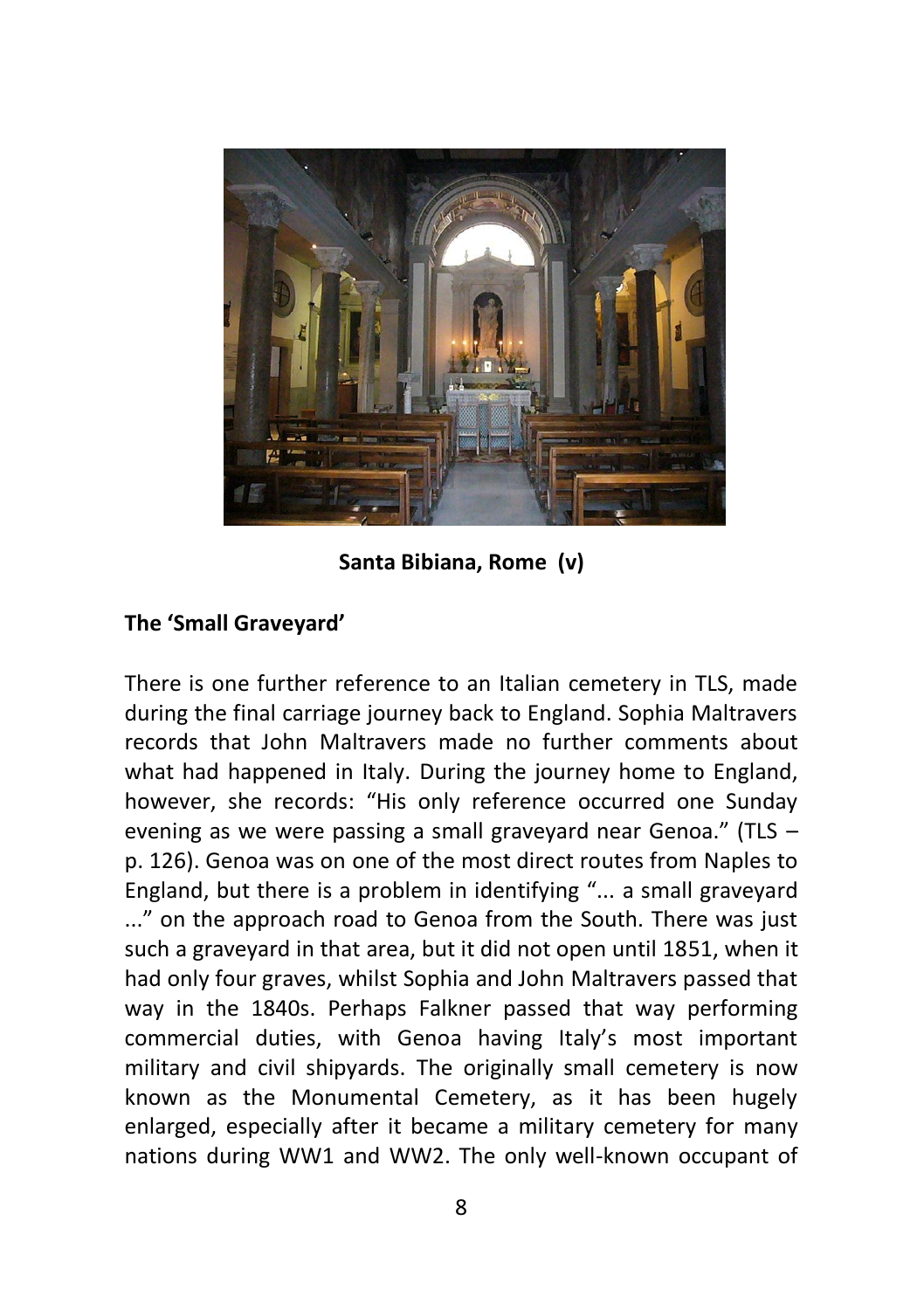the old part of the cemetery, with a literary connection, is Constance, the wife of Oscar Wilde.

### **Conclusion**

Some Italian historians consider that the Gulf of Naples reached its prime during the relatively short period when Naples and Palermo were the two capitals of The Kingdom of the Two Sicilies, when Naples was the mainland capital of the whole of Southern Italy. The unification of Italy in 1861 was welcomed by almost everyone in Italy, but the benefits increasingly moved northward. One result of this was that the more adventurous Neapolitans migrated to other countries. I have never met a Neapolitan in Italy who did not have family in the USA or Canada!

The Gulf is now suffering from a new form of plague, with the Camorra illegally dumping tons of toxic materials (including nuclear waste), in the Gulf area. This is not just local waste, since other cities and other nations have, effectively, paid the Camorra to dispose of their dangerous waste in or near Naples. Cancer rates are accelerating rapidly. US Navy personnel residing at the Sixth Fleet HQ have been warned to avoid drinking local water and eating many local foods. The Gulf also suffers from immigration problems (legal and illegal) from Africa, leading to the existence of some of the worst slums in Europe. Unemployment in Naples is more than double that in the North of Italy, leading to increased crime. Hundreds of children, some of them aged under 10, have been withdrawn from schools by their parents, to act as door-to-door pedestrian delivery boys/girls, where they are paid one Euro per hour, with some of those children being the main breadwinners for their families. The cultural and recreational treasures of the Gulf are still there, but even so there have been decreases in funding for some of these, resulting in poor services.